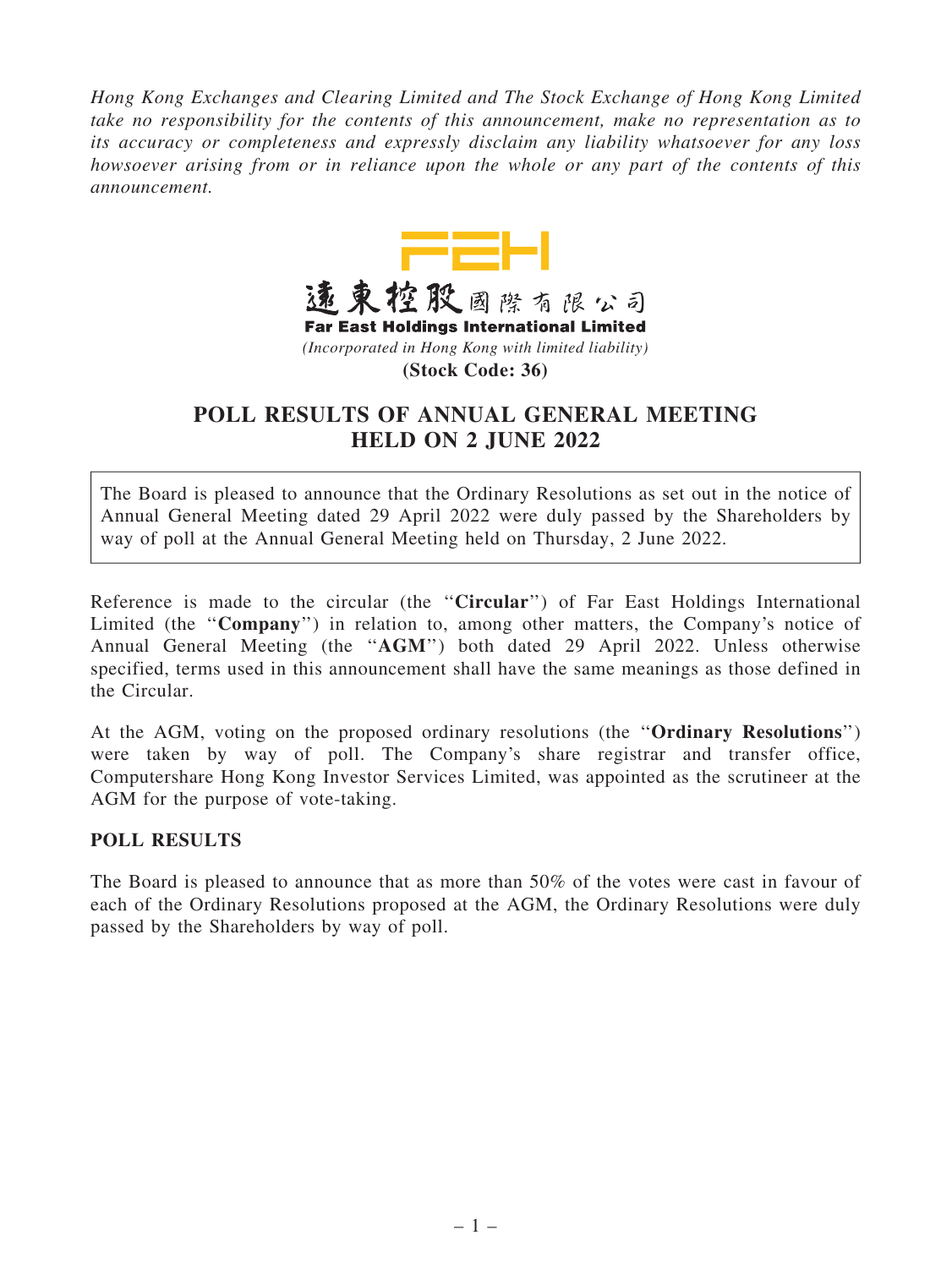The poll results in respect of each of the Ordinary Resolutions were as follows:

| <b>ORDINARY RESOLUTIONS</b> |                                                                                                                                                                                                                  | <b>Number of votes</b><br>(approximate $\%$ ) |                           |
|-----------------------------|------------------------------------------------------------------------------------------------------------------------------------------------------------------------------------------------------------------|-----------------------------------------------|---------------------------|
|                             |                                                                                                                                                                                                                  | For                                           | <b>Against</b>            |
| 1.                          | To receive and consider the audited consolidated<br>financial statements and the reports of the directors<br>(the "Directors") and the independent auditor of the<br>Company for the year ended 31 December 2021 | 327,679,491<br>$(100\%)$                      | $\Omega$<br>$(0\%)$       |
| 2.                          | 2.1 (a) To re-elect Mr. Wong Kui Shing, Danny as a<br>Director                                                                                                                                                   | 327,679,491<br>$(100\%)$                      | $\Omega$<br>$(0\%)$       |
|                             | (b) To re-elect Mr. Mak Ka Wing, Patrick as a<br>Director                                                                                                                                                        | 327,679,491<br>$(100\%)$                      | $\Omega$<br>$(0\%)$       |
|                             | $2.2^{\circ}$<br>To<br>authorise the board of Directors<br>(the<br>"Board") to fix the Directors' remuneration                                                                                                   | 327,679,491<br>$(100\%)$                      | $\theta$<br>$(0\%)$       |
| 3.                          | To re-appoint BDO Limited as auditor of the<br>Company and to authorise the Board to fix its<br>remuneration                                                                                                     | 327,679,491<br>$(100\%)$                      | $\Omega$<br>$(0\%)$       |
| 4.                          | To grant a general mandate to the Directors to<br>repurchase shares of the Company up to 10% of the<br>number of issued shares of the Company at the date<br>of the passing of this resolution                   | 327,679,491<br>$(100\%)$                      | $\Omega$<br>$(0\%)$       |
| 5.                          | To grant a general mandate to the Directors to issue<br>shares of the Company up to 20% of the number of<br>issued shares of the Company at the date of the<br>passing of this resolution                        | 327,679,491<br>$(100\%)$                      | $\overline{0}$<br>$(0\%)$ |
| 6.                          | To grant an extension of the general mandate to issue<br>shares by adding the number of<br>shares<br>new<br>repurchased by the Company                                                                           | 327,679,491<br>$(100\%)$                      | $\overline{0}$<br>$(0\%)$ |

*Note: The full text of the above Resolutions are set out in the Company*'*s notice of the AGM dated 29 April 2022.*